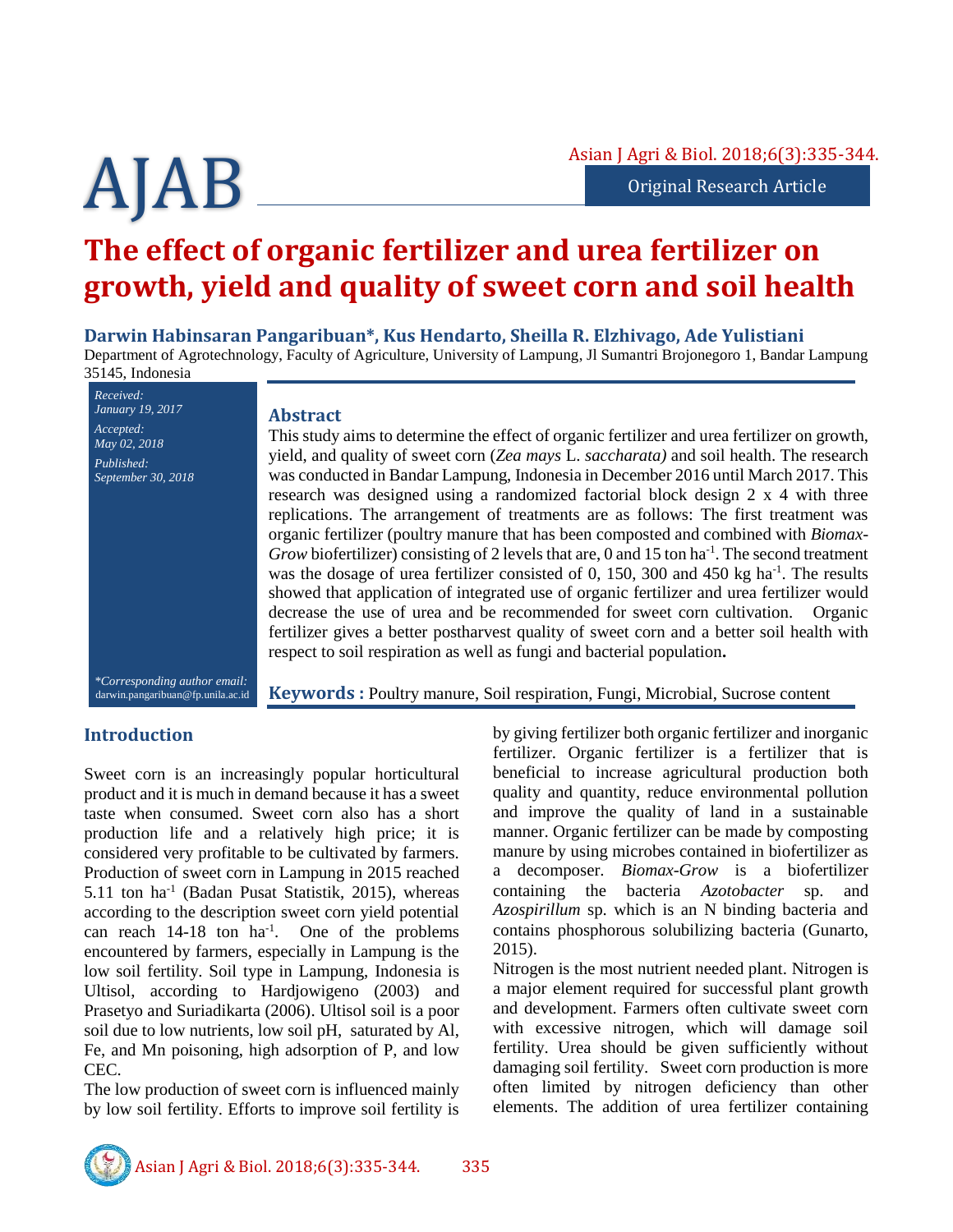46% N nutrient is assumed to decrease the level of deficiency of sweet corn plant to N nutrients. According to Hayati (2006) inorganic fertilizers, such as urea, improved sweet corn growth. Ramadhani et al. (2016) explains that the application of urea fertilizer and manure can produce the highest cob corn. Moreover, the previous experiment by the same author (Pangaribuan et al., 2017) showed that the use of enriched rice straw compost and recommended nitrogen fertilizer was recommended for sweet corn cultivation in Ultisol soil.

Fertilization using organic fertilizer is expected to reduce the need for urea fertilizer as well as to improve soil fertility and soil health to support growth and increase production of sweet corn. The purpose of this research is to investigate the effect of organic fertilizer and dosage of urea fertilizer on growth, yield and quality of sweet corn, microbial populations and soil respiration.

# **Material and Methods**

The research was conducted in the experimental site Kotasepang, Bandar Lampung, Indonesia, with the coordinates between 105 ° 15 '23' 'and 105 ° 15' 82 '' E and between 5 ° 21' 86 '' S. The study was conducted during the wet season which began in December 2016 until March 2017. The land used in this study belongs to the Ultisol soil type. Soil analysis was conducted at Soil Science Laboratory, Faculty of Agriculture, Lampung University. Postharvest quality and carotenoid pigment analysis conducted at Integrated Laboratory and Technology Innovation Center of Lampung University.

The materials used in this research are sweet corn cultivar Jambore, composted poultry manure, *Biomax-Grow* biofertilizer, Urea, SP36, and KCl. This research was conducted by Factorial Random Block Design 2 x 4 with three replications. The first factor was without organic fertilizer and with organic fertilizer 15 ton ha-1 (compost package of poultry manure plus *Biomax-*Grow biofertilizer 20 ml  $1<sup>-1</sup>$ ; while the second factor was the dosage of urea fertilizer consisted of 0, 150, 300, and  $450 \text{ kg}$  ha<sup>-1</sup>. The homogeneity between treatments was tested by Bartlet test, and the data additivity was tested by Tukey test, and then variance was analyzed and tested continued using orthogonal polynomial. Research began with composting. Package organic fertilizers consist of 15 ton ha-1 of poultry manure mixed with straw and dolomite lime with a ratio of 6: 3: 1 then composted with 1 l *Biomax-Grow* biofertilizer. Package organic fertilizer was applied on one week before planting. The size of the experimental plot is 3 x 3 m. Seed planting was done with the spacing of 70 x 20 cm. The urea fertilizer was applied at 7 and 30 day after planting (DAP) according to the treatment while SP36 and KCl were applied once at 7 DAP. Additional *Biomax-Grow* biofertilizer 20 ml <sup>1-1</sup> was applied at 9 and 28 DAP by way of draining near the root to the organic fertilizer treatment plot. Weeding was removed manually. Plants were harvested at 70 days after planting.

The soil was analyzed before sweet corn planting. The analysis included soil pH data, N-total, P-available, Ktotal, K-add, and C-organic. Measurement of soil pH using pH meter, N-total using Kjeldahl, P-available and K-dd method using Olsen, and C-organic using Spectrofotometer. Plant variables observed in this study included plant height, leaf area index, chlorophyll content (SPAD value), analysis of leaf carotenoid pigment content using procedure performed by Sumanta et al. (2014), cob length, cob diameter, yield and sucrose content. Analysis of soil health consisted of initial and final microbial populations by plate count method (Ptiwari et al*.*, 2009) as well as initial and final soil respiration (Verma et al. 2010).

# **Results**

Soil analysis before planting showed a slightly acidic pH value of 6.16. The low C-organic content is low 1.04%. Other chemical properties of N-total, Pavailable, and K-dd respectively are 0.10%, 2.38 ppm, and 0.20 ppm. Based on the results of initial soil analysis showed that fertilization needs to be done to improve soil fertility. Fertilization using organic compost can improve soil fertility. According to Clark and Cavigelli (2005), C/N ratio of chicken compost ideal is < 20. The organic fertilizer compost of this study contains pH of 7.37 and organic C, N-total, Ptotal, K total, and C/N ratios of 22.63%, 1.04%, 0.98%, 0.27%, and 18.81 respectively.

The results showed that the response of plants to the application of organic package fertilizer and urea fertilizer gave a significant effect on plant height variables, leaf area index, SPAD value and carotenoid pigment. Application of organic fertilizer was able to increase plant height by 15.97%, leaf area index was 23.41%, SPAD value 3.19% and the carotenoid pigment was 20.39% higher than without organic fertilizer (Table 1).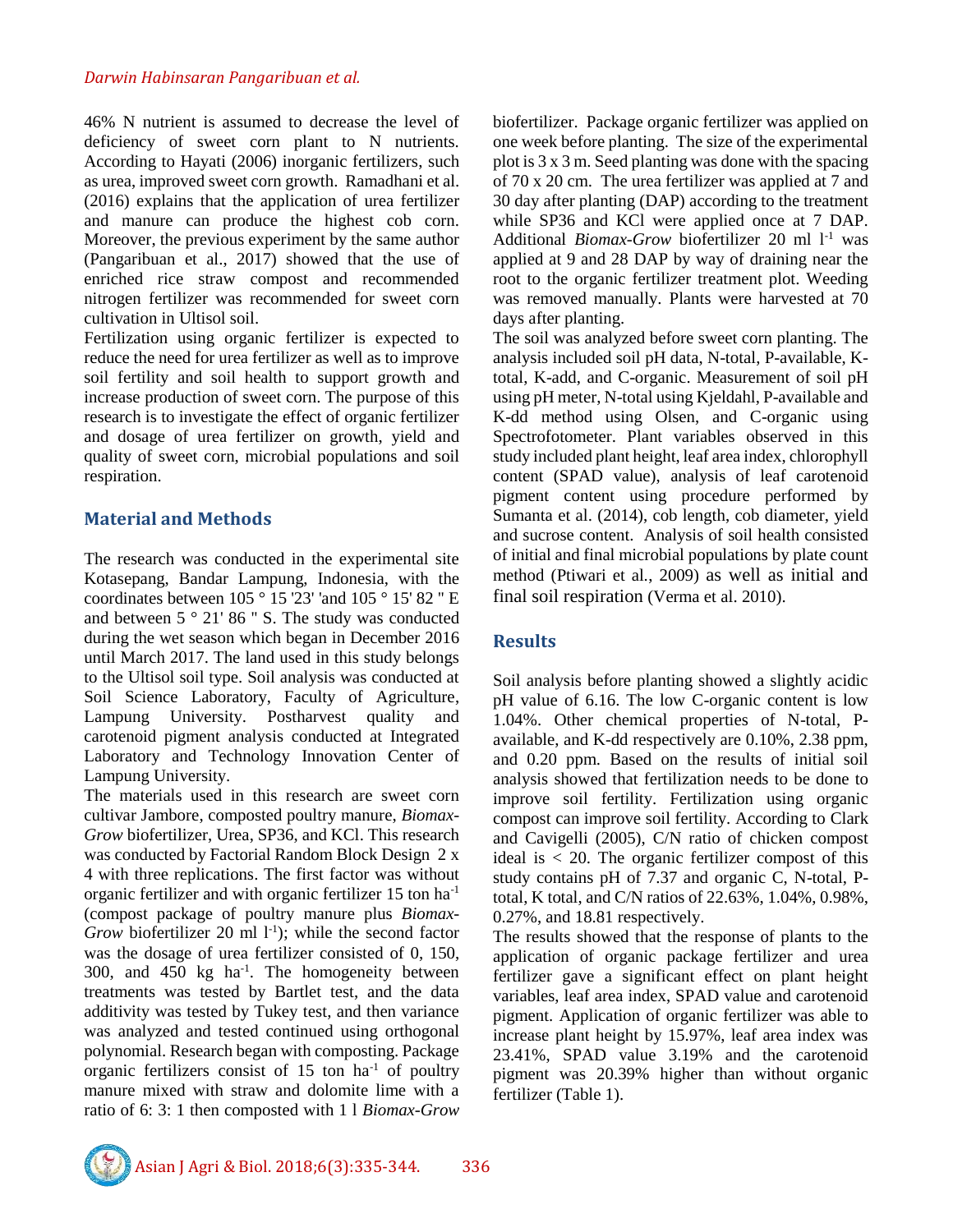Figure 1A shows the height of the plant increases quadratically. With the application of organic package fertilizer, the optimum dose of urea fertilizer is 231.23 kg ha<sup>-1</sup> to reach the maximum height of  $111.06$  cm. Without organic fertilizer treatment, the optimum dose of urea fertilizer was  $337.75$  kg ha<sup>-1</sup> to reach the maximum height of 95.75 cm.

The results showed that the leaf area index response increased linearly (Fig. 1B). Application of organic package fertilizer can increase the index of leaf area higher than without the application of organic fertilizer. With the addition of organic package fertilizer can increase the leaf area index by 1.725 each for each additional 150 kg ha<sup>-1</sup> of urea fertilizer. Without the application of organic fertilizer the index of leaf area increases by 0.93 for each additional  $150 \text{ kg}$  ha<sup>-1</sup> of urea fertilizer.

Figure 2A shows the response of the SPAD value of the leaves increases linearly. Application of organic package fertilizer can increase the SPAD value is higher than without the provision of organic fertilizer. With the addition of Urea fertilizer up to  $450 \text{ kg}$  ha<sup>-1</sup> can still increase the chlorophyll SPAD of sweet corn. With the addition of organic package fertilizers, the SPAD values of the leaves will increase by 1.68 unit per additional  $150 \text{ kg}$  ha<sup>-1</sup> of urea fertilizer. Without the application of organic fertilizers, SPAD values of the leaves increase by 1.14 unit with each addition of 150  $kg$  ha<sup>-1</sup> of urea fertilizer.

The results showed that the leaf carotenoid pigment content increased quadratically (Fig. 2B). With the application of organic package fertilizer, the optimum dose of urea fertilizer is  $103.39 \text{ kg}$  ha<sup>-1</sup> to reach maximum leaf carotenoid pigment of 790.88  $\mu$ mol g<sup>-1</sup>. Without organic fertilizer treatment, the optimum dose of urea fertilizer was  $310.28$  kg ha<sup>-1</sup> to reach maximum leaf carotenoid pigment of 596.98  $\mu$ mol g<sup>-1</sup>.

Application of organic package fertilizer and urea fertilizer gave a significant effect on the length of cobs, the diameter of cobs, production per hectare and the content of sucrose. The application of organic package fertilizer increased the length of cobs by 6.12%, the cob diameter by 4.97%, the production by 18.57%, and the sucrose content 8.60% higher than that without the application of organic fertilizer (Table 2).

Figure 3A shows the length of the cob increases quadratically. With the application of organic package fertilizer, the optimal urea fertilizer is 219.33 kg ha<sup>-1</sup> to reach the maximum cob length of 22.47 cm. Without organic fertilizer, the optimum dose of Urea fertilizer

was  $372.12$  kg ha<sup>-1</sup> to reach the maximum cob length of 21.12 cm.

The results showed that the cob diameter response increased linearly (Fig. 3B). With the addition of urea fertilizer up to  $450 \text{ kg}$  ha<sup>-1</sup> still increase the diameter of the cob of sweet corn. Application of organic package fertilizer can increase the cob diameter, which is higher than without the application of organic fertilizer. With the addition of organic package fertilizer, the cob diameter increases by 0.84 mm each by adding 150 kg ha<sup>-1</sup> of urea fertilizer. Without the application of organic fertilizer the cob diameter increases by 0.99 mm per additional  $150 \text{ kg}$  ha<sup>-1</sup> of urea fertilizer.

The results showed that the yield response increased quadratically (Fig. 4A). With organic package fertilizer, it requires a urea fertilizer of 236.85 kg ha-1 to achieve maximum sweetcorn yield of 17.98 tons. Without organic fertilizer, the urea fertilizer dose of  $278.49$  kg ha<sup>-1</sup> is required to achieve a maximum yield per hectare of 16.26 tons of sweet corn.

Figure 4B shows the sucrose content increases quadratically. Providing organic fertilizer, urea fertilizer of  $220.29$  kg ha<sup>-1</sup> is the optimum dose with the maximum sucrose level is 15.57°Brix. Without organic fertilizer, the optimum dose of urea fertilizer was 289.9 kg ha<sup>-1</sup> at maximum sucrose content of  $14.86^{\circ}$ Brix.

The results showed that the microbial response of soil to organic fertilizer gave a significant effect on the microbial variables of the fungi, the number of bacteria and soil respiration of the crops while the urea fertilizer did not give a significant effect (Table 3). Urea fertilizer did not give a significant effect because the time of soil sampling was done at the beginning of the crop before the application of urea fertilizer. Application of organic package fertilizer can increase the amount of fungi microorganisms at early cultivation by 38.92% and bacteria by 41.24% and soil respiration by 65.93% higher than without organic package fertilizer (Table 3). Organic fertilizer increased the final number of microbial fungi 41.06% and final number bacteria 37.87% and final respiration of soil equal to 57.08% higher than without organic fertilizer (Table 3).

Figure 5A shows the fungal microbe increases quadratically. In the application of organic package fertilizer, the optimum dose of urea fertilizer is 192.33  $kg$  ha<sup>-1</sup> to reach the maximum number of microbial fungi 70.04 CFU ml<sup>-1</sup>. Without organic fertilizer, the optimum dose of urea fertilizer is  $291.48 \text{ kg}$  ha<sup>-1</sup> to reach the maximum number of microbial fungi 44.65  $CFU$  ml<sup>-1</sup>.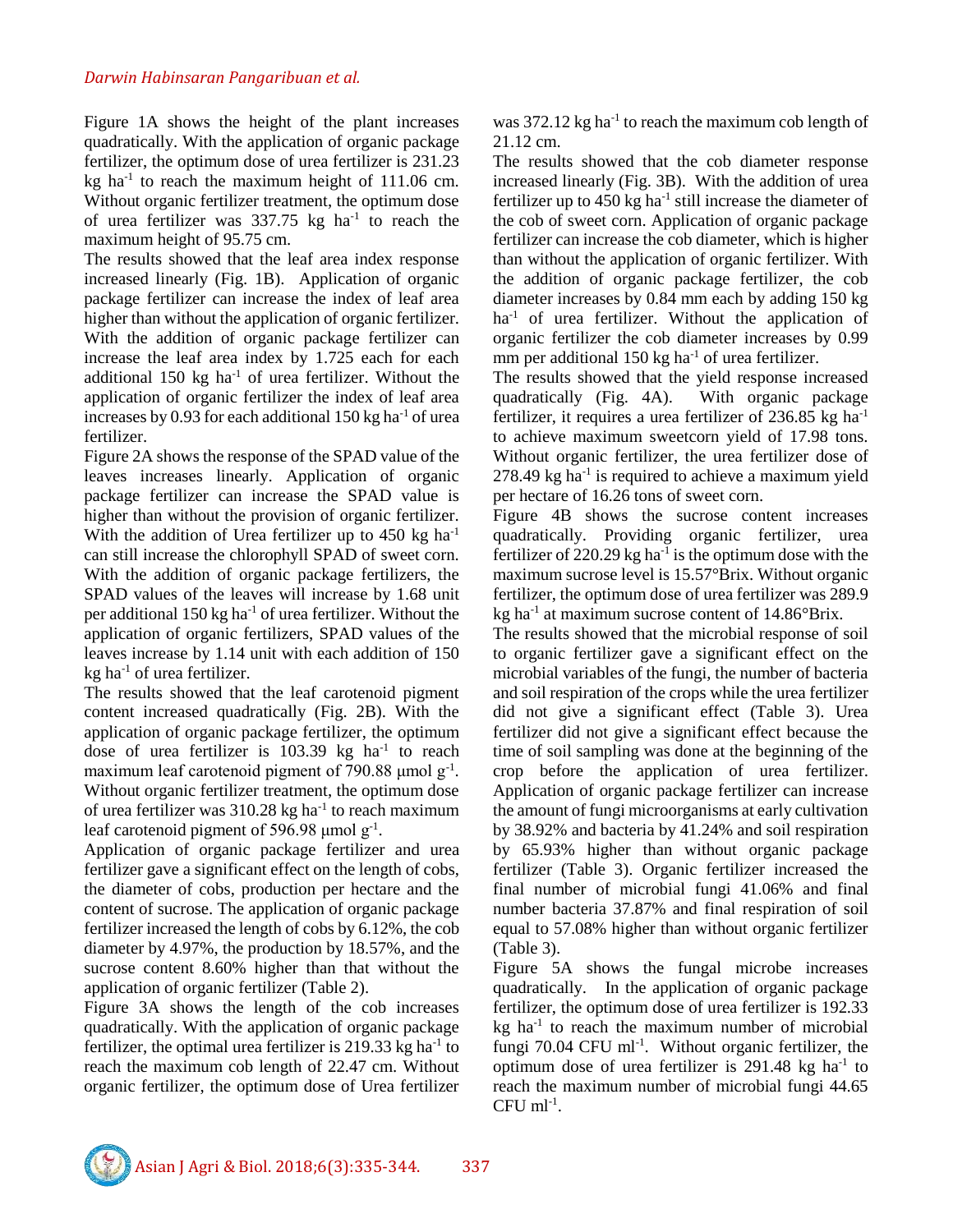Figure 5B shows the bacterial microbe increases quadratically. With organic package fertilizer application, the optimum dose urea was  $168.5 \text{ kg ha}^{-1}$ urea to achieve the maximum bacterial microbial amount of  $65.12$  CFU ml<sup>-1</sup>, while for the without organic fertilizer treatment, the optimum dose of urea fertilizer was  $252.66$  kg ha<sup>-1</sup> to achieve the maximum bacterial microbial amount of 48,01 CFU ml<sup>-1</sup>.

The respiration microbe increases quadratically (Fig. 5C). At the organic package fertilizer treatment optimal combination of organic fertilizer and urea fertilizer was  $227.34$  kg ha<sup>-1</sup> to achieve maximum soil respiration of  $734.42$  mg/hr m<sup>2</sup>. Without organic fertilizer treatment, the optimum dose of urea fertilizer was obtained at 309.66  $kg$  ha<sup>-1</sup> to achieve maximum soil respiration of  $333.45$  mg/hr m<sup>2</sup>.

**Table 1. Effect of organic fertilizer and urea fertilizer on plant height, leaf area index, SPAD value and carotenoid pigment**

| Comparison                                        | PH                                                    | LAI                   | <b>SV</b>            | $\bf CP$            |  |
|---------------------------------------------------|-------------------------------------------------------|-----------------------|----------------------|---------------------|--|
|                                                   | (F-counted and number on brackets is % of difference) |                       |                      |                     |  |
| Organic fertilizer<br>$\boldsymbol{\mathrm{(O)}}$ |                                                       |                       |                      |                     |  |
| $C1:O1$ vs $O2$                                   | 309.55*<br>(15.97%)                                   | 86.87*<br>$(23.41\%)$ | 33.91*<br>$(3.19\%)$ | 105.99*<br>(20.39%) |  |
| Urea fertilizer (U)                               |                                                       |                       |                      |                     |  |
| $C2:U-Linear$                                     | $141.13*$                                             | 55.17*                | 136.80*              | 38.64*              |  |
| C3 : U-Quadratic                                  | $235.32*$                                             | 48.87*                | $20.80*$             | 23.96*              |  |
| <b>Interaction O X U</b>                          |                                                       |                       |                      |                     |  |
| C4:CI x C2                                        | $102.33*$                                             | 4.98*                 | $5.09*$              | $7.87*$             |  |
| $C5: C1 \times C3$                                | $5.08*$                                               | $9.60*$               | $4.80*$              | 4.89*               |  |

 $*$  = significantly different at the level of 5%

PH: Plant Height, LAI: Leaf Area Index, SV: SPAD value, CP: Carotenoid pigment.

**Table 2. Effect of organic fertilizer and urea fertilizer on length of cob and diameter of cob, production per hectare and sucrose content**

| Comparison               | LC                                                    | <b>DC</b>          | PH       | <b>SL</b>  |  |  |  |
|--------------------------|-------------------------------------------------------|--------------------|----------|------------|--|--|--|
|                          | (F-counted and number on brackets is % of difference) |                    |          |            |  |  |  |
|                          | 58.87*                                                | 11.42*             | 56.53*   | 107.14*    |  |  |  |
| Organic fertilizer (O)   | $(6.12\%)$                                            | $(4.97\%)$         | (18.57%) | $(8.60\%)$ |  |  |  |
| $Cl: O1$ vs $O2$         |                                                       |                    |          |            |  |  |  |
| Urea fertilizer (U)      | $35.12*$                                              | 11.78*             | $11.35*$ | 20.89*     |  |  |  |
| $C2:U\text{-Linear}$     | $69.62*$                                              | $5.31*$            | 29.15*   | 42.92*     |  |  |  |
| C3 : U-Quadratic         |                                                       |                    |          |            |  |  |  |
| <b>Interaction O X U</b> | $46.79*$                                              | 0.08 <sup>ns</sup> | $8.02*$  | 23.09*     |  |  |  |
| $C4: C1 \times C2$       | $6.33*$                                               | $0.09^{ns}$        | $5.64*$  | $9.89*$    |  |  |  |
| $C5: C1 \times C3$       |                                                       |                    |          |            |  |  |  |

 $*$  = significantly different at the level of 5%; ns = not significantly different at the level of 5%

LC: Length of Cob, DC: Diameter of Cob, PH: Production Per Hectare, SL: Sucrose Level.

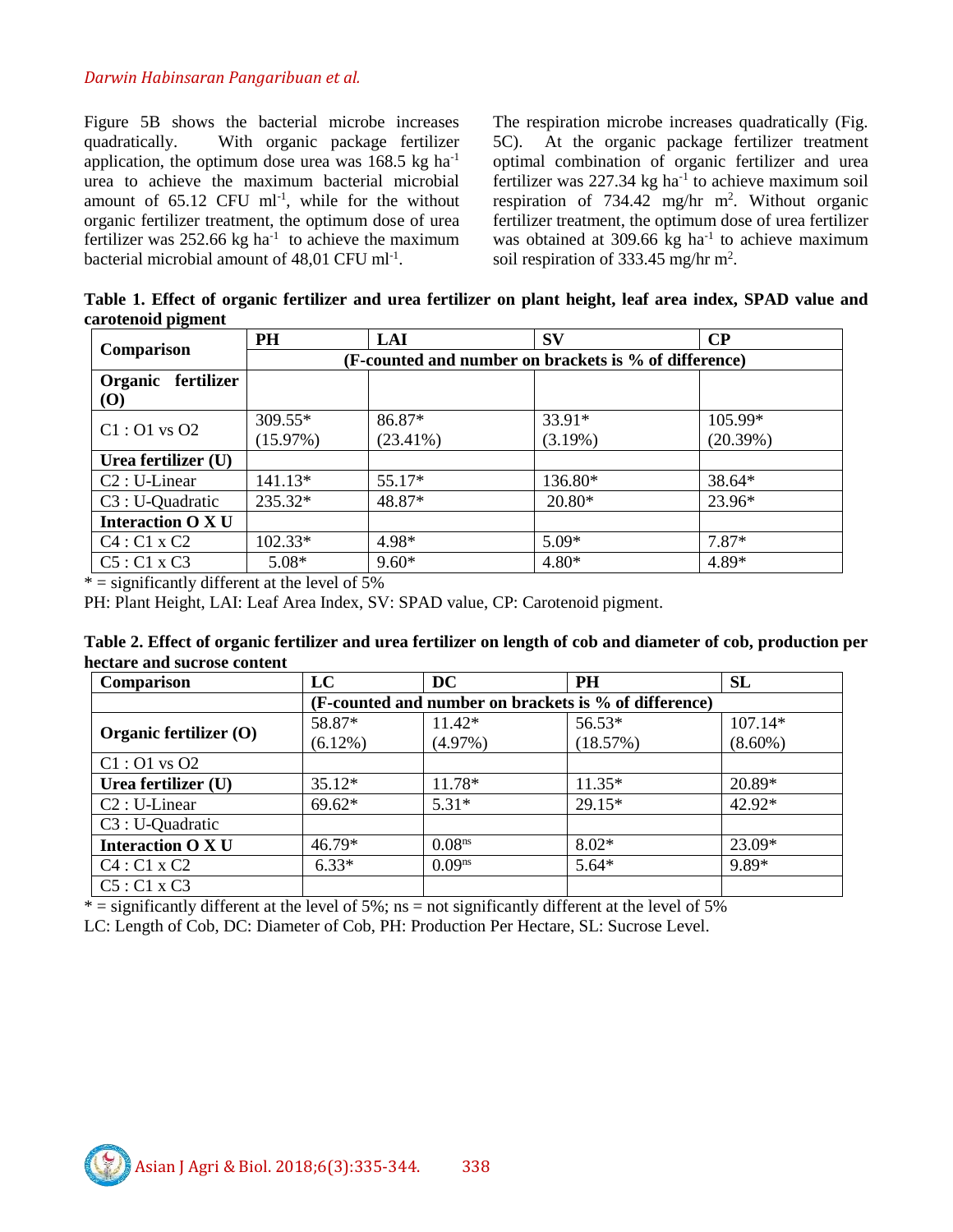| Comparison               | <b>IFM</b>                                            | <b>IBM</b>         | <b>FFM</b>  | <b>FBM</b>  | <b>IR</b>          | <b>FR</b> |  |  |
|--------------------------|-------------------------------------------------------|--------------------|-------------|-------------|--------------------|-----------|--|--|
|                          | (F-counted and number on brackets is % of difference) |                    |             |             |                    |           |  |  |
| Organic fertilizer (O)   |                                                       |                    |             |             |                    |           |  |  |
| $C1:O1$ vs $O2$          | 174.01*                                               | 1666.13*           | 1978.55*    | $461.27*$   | 222.39*            | $400.22*$ |  |  |
|                          | $(38.92\%)$                                           | $(41.24\%)$        | $(41.06\%)$ | (37.87%)    | (65.93%)           | (57.08%)  |  |  |
| Urea fertilizer (U)      |                                                       |                    |             |             |                    |           |  |  |
| $C2:U\text{-Linear}$     | 0.01 <sup>ns</sup>                                    | 0.10 <sup>ns</sup> | 22.83*      | $0.33^{ns}$ | $0.05^{ns}$        | $8.19*$   |  |  |
| C3 : U-Quadratic         | 0.01 <sup>ns</sup>                                    | 0.02 <sup>ns</sup> | 737.89*     | 246.90*     | 0.00 <sup>ns</sup> | 42.28*    |  |  |
| <b>Interaction O X U</b> |                                                       |                    |             |             |                    |           |  |  |
| $C4: C1 \times C2$       | 0.01 <sup>ns</sup>                                    | 0.08 <sup>ns</sup> | $375.05*$   | 54.81*      | 0.11 <sup>ns</sup> | $6.43*$   |  |  |
| $C5: C1 \times C3$       | 0.01 <sup>ns</sup>                                    | $1.22^{ns}$        | $7.85*$     | $13.25*$    | 0.06 <sup>ns</sup> | 4.98*     |  |  |

**Table 3. Effect of organic fertilizer and urea fertilizer on microbial quantity and initial soil respiration of cultivation and end of cropping.**

 $*$  = significantly different at the level of 5%; ns = not significantly different at the level of 5%

IFM: Initial Fungi Microbe, IBM: Initial Bacterial Microbe, FFM: Final Fungi Microbe, FBM: Final Bacterial Microbe, IR: Initial Respiration, FR: Final Respiration.



**Figure 1. Interaction of organic fertilizer and urea fertilizer to plant height (A) and leaf area index (B).**



**Figure 2. The interaction of organic fertilizer and urea fertilizer on SPAD value (A) leaf carotenoid content (B)**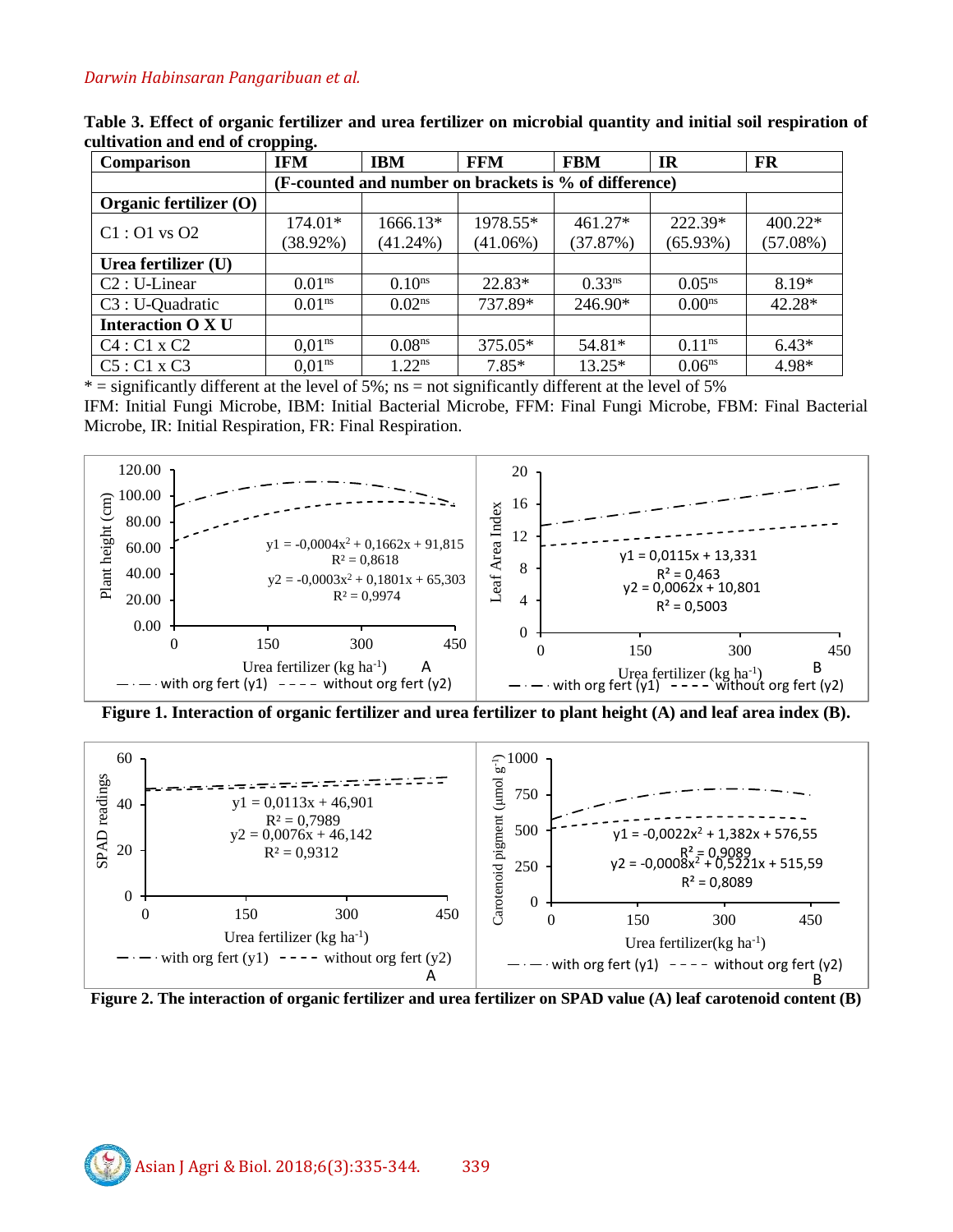

with org fert  $(y1)$  ---- without org fert  $(y2)$ 

C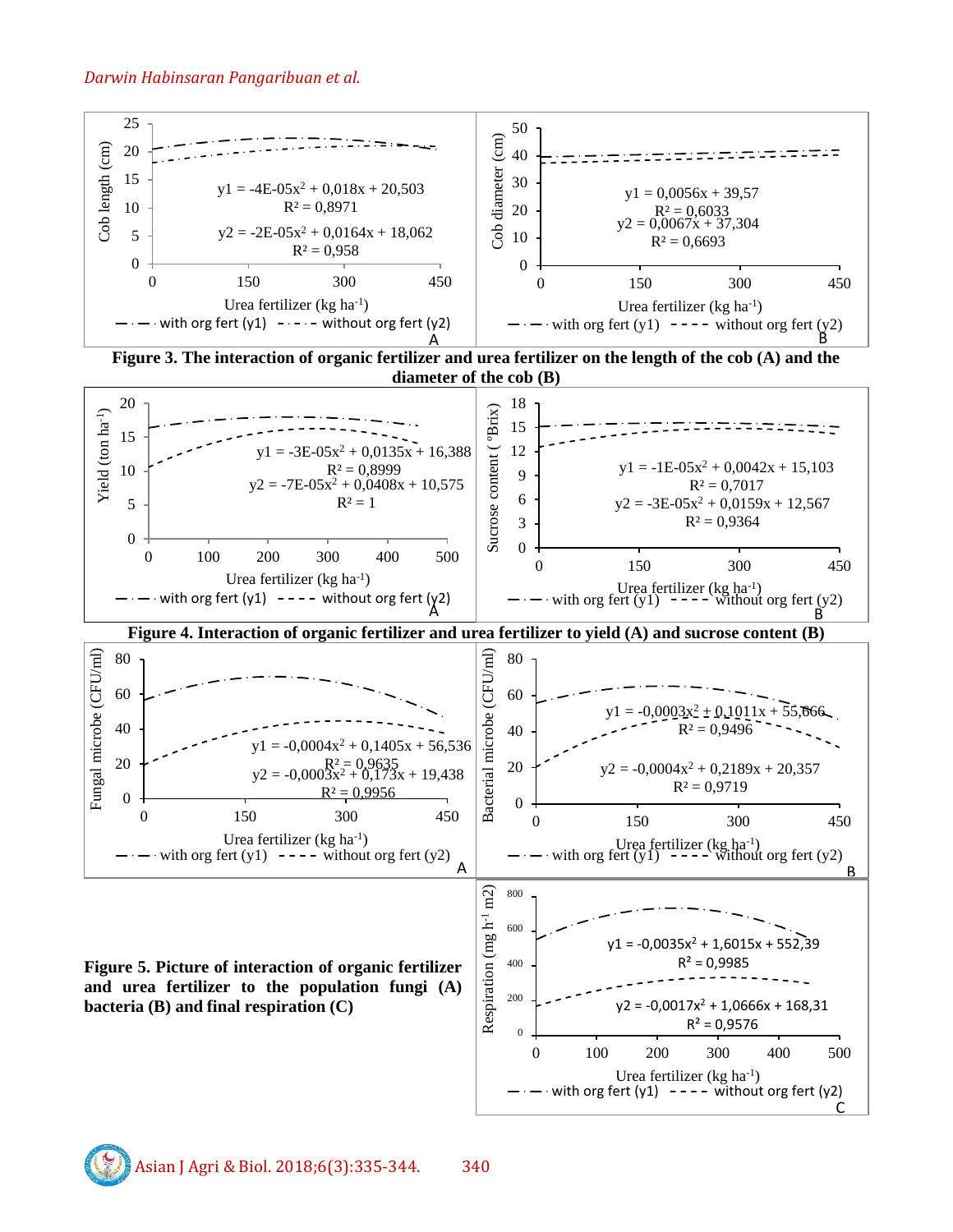# **Discussion**

Organic fertilizer improved the vegetative growth. Application of organic package fertilizer and urea fertilizer gave a significant effect on plant height and leaf area index. This result is supported by Uwah et al. (2014). The wider leaves will support the capture of sunlight for more photosynthesis. The more sunlight is absorbed, the more photosynthate generated (Duy et al. 2004). Photosynthesis is very crucial in the process of growth and development of plants. Moreover photosynthesis plays a major role in the vegetative as well as generative phase in forming flowers, seed filling, and postharvest quality.

N elements are very important in the vegetative phase. The higher the dose of urea fertilizer gives the higher SPAD value and the more carotenoid content in the leaves (Table 1). SPAD value measurements reflect absolute chlorophyll content per leaf. According to Sonbai et al. (2013) that increased levels of chlorophyll indicated that the inorganic nitrogen fertilizer (urea) can be absorbed by plant roots and used to form more chlorophyll. Plants grown with sufficient nitrogen levels become greener (Bambang et al., 2006). According to Ai and Banyo (2011), chlorophyll is the main pigment in plants that serve to capture the sun's energy, triggering  $CO<sub>2</sub>$  fixation to produce carbohydrates which are then converted into energy. The result of this carbohydrate catabolism is utilized by plants for vegetative and generative growth.

Application of organic fertilizer package can increase SPAD value and carotenoid content. Based on research of Iriyani and Nugrahani (2014), chlorophyll content is positively correlated with carotenoid content. Chlorophyll has the role of the photosynthetic machine components, in harvesting light energy, in the stabilization of membranes, and energy transduction (Shah et al., 2017). Carotenoid consists of carotene and xanthophyll, and represents another key photosynthesis pigment group, that harvest light energy for photosynthesis (Zakar et al., 2016). Amujoyegbe et al. (2007) found higher chlorophyll content for the combination of inorganic fertilizers and the treatment of poultry fertilizers. Since the basic of carotenoid's chemical structure is composed of carbon and hydrogen, then organic fertilizer compost with 22.63% of C organic in this experiment would increase the level of carotenoid pigment.

*Biomax-Grow* fertilizer is containing *Azotobacter* sp. bacteria and *Azospirillum* sp. bacteria, which depend on outside carbon sources to fix nitrogen (Suliasih and

Widawati, 2005). According to Surya and Suyono (2013), the fermented chicken manure increases the cation exchange capacity (CEC) and releases the Nnutrient available up to 70%. Increasing levels of CEC, will increase the availability of N-nutrients derived from urea. The application of organic fertilizers provides more nitrogen nutrients than without organic fertilizer. Nitrogen then would be absorbed by plants and plays a role in chlorophyll formation indicated by increased green leaf color.

Organic fertilizer applied to the soil would stimulate the generative growth. Combination of organic package fertilizer and urea fertilizer can increase the length of cobs by 6.12% and cob diameter by 4.97%. This result is in line with research Ramadhani et al. (2016), that the treatment of 75% N of urea given 2 times + 25% N manure at a dose of 184 kg N  $ha^{-1}$ capable of producing a higher cobs and cob diameter.

*Biomax-Grow* is the biofertilizer needed for composting and stimulated the better soil environment. One of microbe content contained in *Biomax-Grow* is *Pseudomonas* sp. which is a phosphate solubilizing bacteria. According to Dermiyati (2015), phosphorus nutrients in the soil can be dissolved by phosphate solubilizing bacteria. These bacteria dissolve phosphate as well as an organic matter which then produces organic acids that chelate metals in the soil so that phosphate becomes available to plants. The utilization of bacteria solubilizing phosphate and organic material can overcome the problem of the high fixation of P on acid soils which can also suppress the use of inorganic fertilizers (Khan et al., 2009). *Biomax-Grow* fertilizer containing N binding bacteria and phosphate solubilizing also contribute N and P nutrients indirectly, so the two nutrients are available more in the soil. According to the results of Fitriatin et al. (2009) that *Pseudomonas* sp can contribute significantly phosphatase activity of 144.72% in the soil. Nitrogen is a nutrient absorbed in higher quantities and is one of the limiting factors for obtaining high maize yields (Ciampitti and Vyn, 2012).

Organic package fertilizer gives a higher yield than without organic fertilizer. Application of organic fertilizer resulted in the production value of 17.98 ton ha<sup>-1</sup> at the urea fertilizer 236.85 kg ha<sup>-1</sup>. Compared to without application of organic fertilizer, the addition of organic fertilizer can reduce the use of urea fertilizer by 21.05%. Manure improved the physical and biological properties of the soil (Hepperly et al, 2009) and although in a small quantity manure provided all necessary macro-and micro-nutrients in available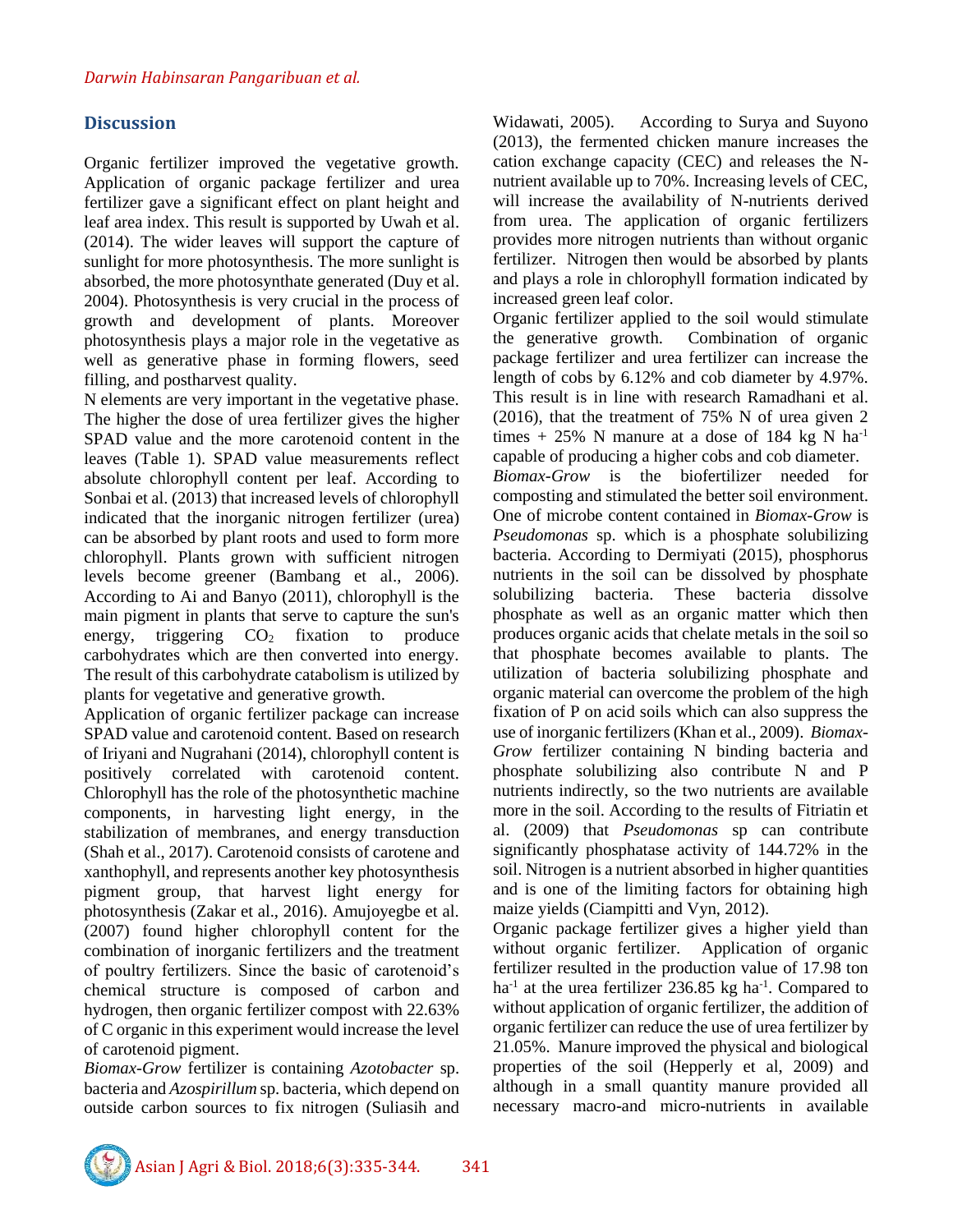forms (Belay et al., 2001) and this leads to a better root development of sweet corn and consequently a higher yield. The increased yield is confirmed by the result of soil analyses after harvesting that showed the improvement in C-org after organic fertilizer application. The result showed that C-org before treatment was 1.04% and after harvesting it was 2.08%. The research confirmed that integrated use of organic fertilizer and inorganic fertilizer would then be recommended in sweetcorn cultivation for the Ultisol soil in the tropics because it would reduce the use of inorganic fertilizer such as nitrogen fertilizer.

Sugar content in sweet corn will determine the quality of post-harvest. The higher the sugar content, the better the quality. Organic fertilizer gives a greater sugar content of sweet corn. The potential sugar content of sweet corn cultivars Jambore is 13.5°Brix, while the average of sweet corn sugar content produced in this research for application without organic fertilizer is 13.98°Brix and for application with organic fertilizer is 15.30°Brix. According to Pangaribuan et al. (2017), the application of 150 kg N ha<sup>-1</sup> not only increases the yield of sweet corn but also increases the quality of grains as shown in higher sucrose content. The availability of nutrients nitrogen for plants can increase the process of carbohydrate metabolism which will certainly affect the increase sugar levels in seeds (Sirajuddin and Lasmini, 2010).

Application of organic package fertilizer gave a significant effect on soil health that indicated by the microbial amount, the number of bacteria and the soil respiration (Table 3). Application of organic fertilizer is very crucial on the number of microbes and fungi due to the organic matter content contained in the organic fertilizer. Organic matter is a food source for soil microbes. According to Handayanto and Hairiah (2007), soil microbes involved the weathering process of organic materials that contribute to soil health. Healthy soil is a soil that can support plant growth and soil microbial activity. Application of NPK fertilizer with a dose of 200 ml per plant in chili planting by Mujiyati and Supriyadi (2009) can increase the population of soil bacteria by 43% in rizhosphere area. The more microbial populations, the higher the respiration rate will occur. Soil respiration can serve as an indicator of microorganism activity in the soil. The higher the rate of soil respiration, the higher the rate of decomposition of organic matter into nutrients available in the soil (Nguyen and Marschner, 2017). By knowing the amount and activity of microbes in the soil could indicate whether the soil is fertile or not. Because

high microbial population indicates the presence of adequate food supply, appropriate temperature, adequate water availability and soil ecology conditions that support the development of microbes (Hastuti and Ginting, 2007). According to the study of Zhong et al. (2010), the application of organic fertilizers and NPK fertilizers that are balanced or not excessive can increase the biomass and soil microbial activity.

## **Conclusion**

(a) Application of organic package fertilizer increased production per hectare 18.57% higher than that without organic fertilizer. (b) Integrated use of organic fertilizer and urea fertilizer would decrease the use of urea by 21.05%. (c) Poultry manure that has been composted and combined with *Biomax-Grow* fertilizer gives a greater sugar content of sweet corn and better soil health.

# **Acknowledgement**

The research was financially supported by Program Hibah Terapan, Dikti 2016 and special thanks to the UPT LTSIT (Laboratorium Terpadu dan Sentra Inovasi Teknologi, Universitas Lampung) for assistance in pigment measurement and to Dr. Ir. Agus Karyanto, M.Sc. and to Ir. Setyo Widagdo, M.Si for manuscript discussion.

# **References**

- Ai NS and Banyo Y, 2011. Konsentrasi klorofil daun sebagai indikator kekurangan pada tanaman (The concentration of leaf chlorophyll as water-deficit indication in plants). J. Ilmiah Sains. 11(2): 166- 173.
- Amujoyegbe BJ, Opabode JT and Oyanika A, 2007. Effect of organic and inorganic fertilizer on yield and chlorophyll content of maize (*Zea mays* L.) and sorghum (*Sorghum bicolor* L. Moench). J. Afr. Biotech. 6(16): 1869-1873.
- Badan Pusat Statistik, 2015. Produksi padi, kedelai, dan jagung 2015 Provinsi Lampung. https://lampung.bps.go.id/website/brs\_ind/brsInd-20151105141751.pdf.
- Bambang GM, Hasanudin and Indriani Y, 2006. Peran pupuk N dan P terhadap serapan N, efisiensi N dan hasil tanaman jahe di bawah tegakan tanaman karet (Roles of N and P fertilizers on N uptake, N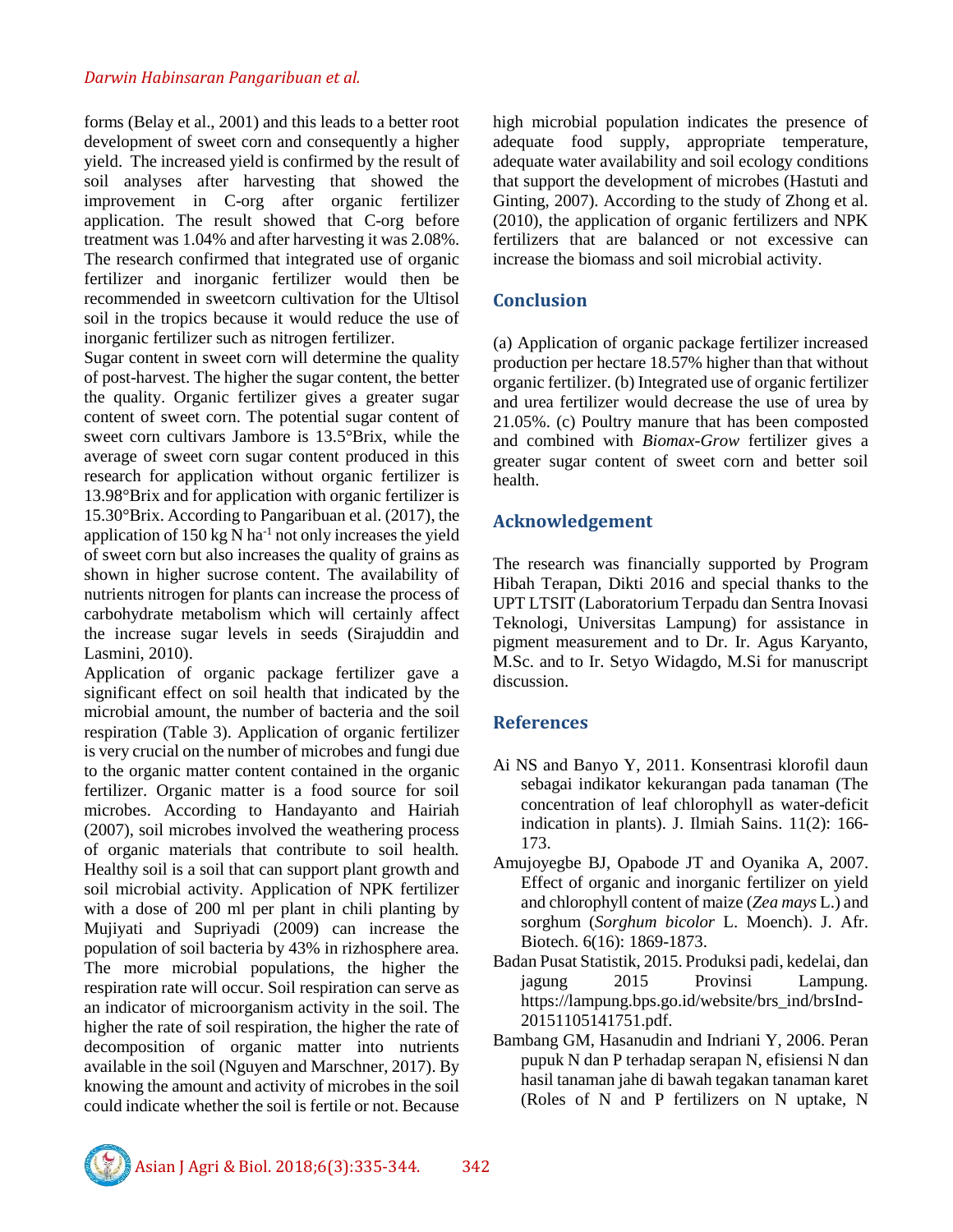efficiency, and yield of ginger grown under rubber tree stands). J. Ilmu-Ilmu Pertanian Indonesia. 8: 61-68.

- Belay A, Classens AS, Wehner FC and de Beer JM. 2001. Influence of residual manure on selected nutrient elements and microbial composition of soil under long-term crop rotation. S. Afr. J. Plant Soil 18(1): 1-16.
- Ciampitti IA and Vyn TJ, 2012. Physiological perspectives of changes over time in maize yield dependency on nitrogen uptake and associated nitrogen efficiencies. J. Field Crops Research 133: 48-67.
- Clark S and Cavigelli M, 2005. Suitability of composts as potting media for production of organic vegetable transplants. Compost Sci. Util., 13(2): 150-155
- Dermiyati, 2015. Sistem pertanian organik berkelanjutan. Plantaxia, Yogyakarta, Indonesia.
- Duy PQ, Sagawa S, Hirano M and Kuroda E, 2004. Varietal differences in the responses of yield components of rice plants to nitrogen-free basal dressing accompanied with sparse planting density in the Tohoku Region of Japan. Plant Prod. Sci., 7(2): 109-117.
- Fitriatin BN, Yuniarti A, Mulyani O, Fauziah FS and Tiara MD, 2009. Pengaruh mikroorganisme pelarut fosfat dan pupuk P terhadap P tersedia, aktivitas fosfatase, populasi mikroorganisme pelarut fosfat, konsentrasi P tanaman dan hasil padi gogo (*Oryza sativa*. L.) pada Ultisols (Effect of phosphate solubilizing microorganism inoculant and phosphate fertilizer on available-P , phosphatase activity, phosphate solubilizing microorganism population, plant phosphate concentration, and upland rice (*Oryza sativa* L.) yield on Ultisols). J Agrikultura 20(3): 210-215
- Gunarto L, 2015. Biomax- Grow teknologi peningkatan produksi secara efisien dan berkelanjutan. Izin Kementrian No.90/Kpts/SR.130/B/50/2013. PT. Unggul Niaga Selaras, Tangerang, Indonesia.
- Handayanto E and Hairiah K, 2007. Biologi tanah: Landasan pengelolaan tanah sehat. Pustaka Adipura, Malang, Indonesia.
- Hardjowigeno S, 2003. Klasifikasi tanah dan pedogenesis. Akademia Pressindo, Jakarta, Indonesia.
- Hastuti RD and Ginting RCB, 2007. Enumerasi bakteri, cendawan, dan aktinomisetes. Saraswati R, Husen E, Simanungkalit RDM (eds.), Metode analisis

tanah. Balai Besar Penelitian dan Pengembangan Sumberdaya Lahan Pertanian, Bandung, Indonesia.

- Hayati N, 2006. Pertumbuhan dan hasil jagung manis pada berbagai waktu aplikasi bokashi limbah kulit buah kakao dan pupuk anorganik (The effects application time of bokashi cocoa pod husk and dosage of inorganic fertilizer mixture on the growth and yield of sweet corn). J Agroland. 13(3):  $256 - 259.$
- Hepperly P, Lotter D, Ulsh CZ, Seidel R and Reider C, 2009. Compost manure and synthetic fertilizer influences crop yields, soil properties, nitrate leaching and crop nutrient content. Compost Sci. Util. 17(2): 117-126.
- Iriyani D and Nugrahani P, 2014. Kandungan klorofil, karotenoid, vitamin C, beberapa jenis sayuran daun pada pertanian periurban di kota Surabaya (The chlorophyll, carotenoid, and ascorbic acid contents in three species of vegetables, those are bayam (*Amaranthus tricolor*, L.), kangkung (*Ipomoea reptans*) and sawi (*Brassica juncea* L.) which were cultivated in three periurban agriculture areas of Surabaya. J. Matematika Sains dan Teknologi. 15(2): 84-90.
- Khan AA, Jilani G, Akhtar MS, Saqlan SM, Naqvi, and Rasheed M, 2009. Phosphorus solubilizing bacteria: occurrence, mechanism and their role in crop production. J. Agric. Biol. Sci. 1(1): 48-58.
- Mujiyati and Supriyadi, 2009. Pengaruh pupuk kandang dan NPK terhadap populasi bakteri Azotobacter dan Azospirillum dalam tanah pada budidaya cabai (*Capsicum annum*) (Effect of manure and NPK to increase soil bacterial population of Azotobacter and Azospirillum in chili (*Capsicum annum*) cultivation). J Nusantara Biosci. 1: 59-64.
- Nguyen TT and Marschner P, 2017. Soil respiration, microbial biomass and nutrient availability in soil after addition of residues with adjusted N and P concentrations. Pedosphere. 27(1): 76-85.
- Pangaribuan DH, Nurmauli N and Sengadji SF, 2017. The effect of enriched compost and nitrogen fertilizer on the growth and yield of sweet corn (*Zea mays* L.). Acta Hortic. 1152(52): 387–392.
- Prasetyo BH and Suriadikarta DA, 2006. Karakteristik, potensi, dan teknologi pengembangan tanah Ultisol untuk pengembangan pertanian lahan kering di Indonesia (Characteristics, potential, and management of Ultisols for agrilcultural upland development in Indonesia). J. Litbang Pertanian. 25(2): 8-47.